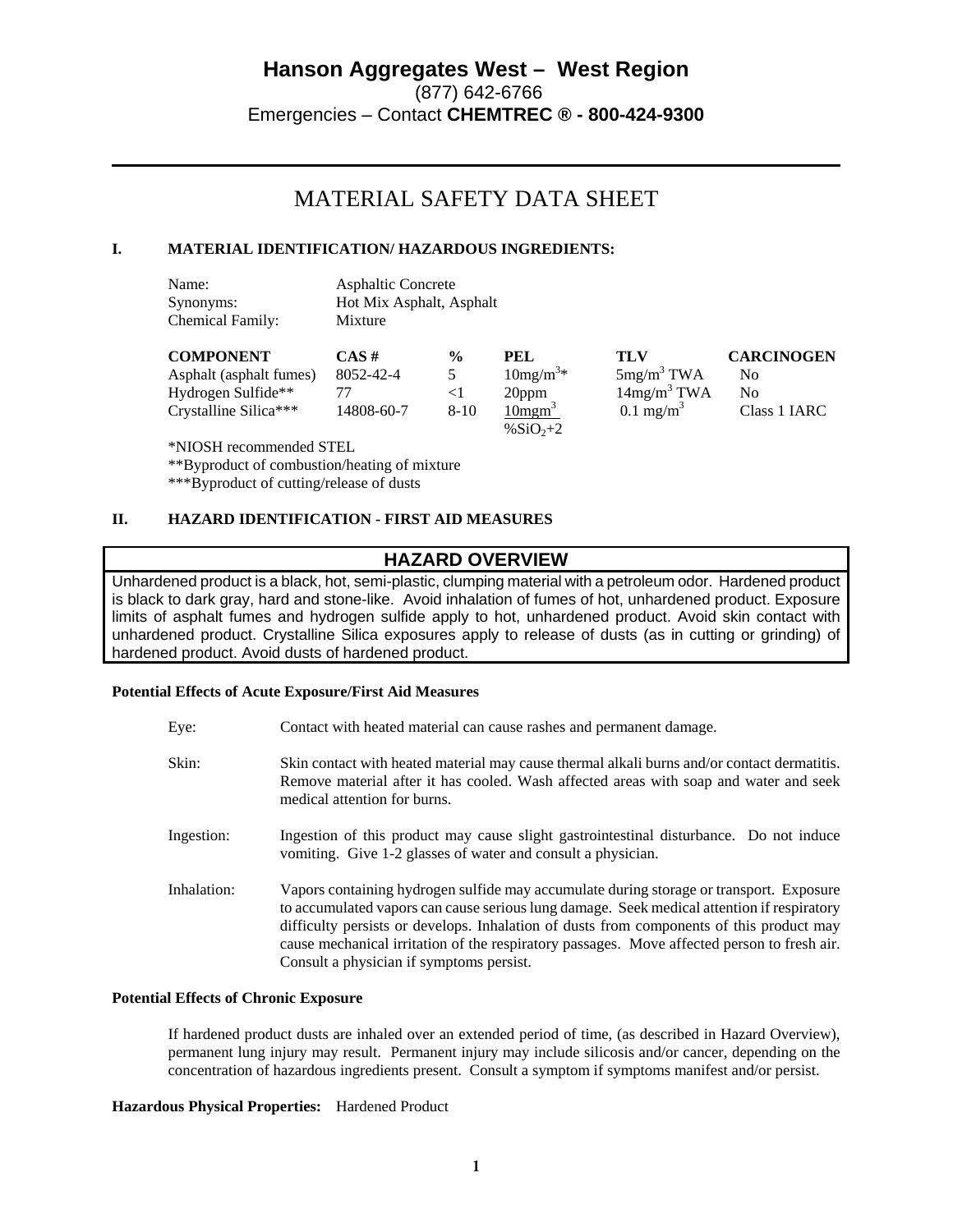Hazardous Materials Identification System (HMIS) Ratings: Health  $\overline{0}$  Fire 1 Reactivity  $\overline{0}$ 

### **Hazardous Physical Properties:** Heated, Unhardened Product

Hazardous Materials Identification System (HMIS) Ratings: Health 1 Fire 1 Reactivity 0

#### **III. PHYSICAL AND CHEMICAL PROPERTIES**

Appearance and Odor: Black, semi-solid mixture, petroleum odor Specific Gravity  $(H_20 = 1)$ : 1.9 - 2.5<br>Solubility In Water: Negligible Solubility In Water: Vapor Density: Greater than 5 (air=1)

Boiling point, vapor pressure, evaporation rate, melting point, viscosity rate, freezing point and other chemical or physical properties under this section are NOT APPLICABLE or NEGLIGIBLE

## **IV. REACTIVITY DATA**

Stability:Stable \_\_X\_\_ Unstable \_\_\_\_\_ Conditions to avoid: High temperature heating Hazardous Polymerization: Will not occur Hazardous Decomposition Materials: Heating product may produce hydrogen sulfide

Incompatibility: Strong oxidizing agents such as chlorates, nitrates, peroxides

### **V. FIRE AND EXPLOSION HAZARD DATA**

| <b>FIRE HAZARD OVERVIEW</b>                                                                      |                                                            |  |  |  |
|--------------------------------------------------------------------------------------------------|------------------------------------------------------------|--|--|--|
| Material may burn under intense heat. Hydrogen sulfide may be produced when sufficiently heated. |                                                            |  |  |  |
|                                                                                                  |                                                            |  |  |  |
| Flash Point (Method used):                                                                       | Greater than $400^{\circ}$ F (COC)                         |  |  |  |
| Extinguishing Media:                                                                             | No restrictions                                            |  |  |  |
| Special Fire Fighting Procedures:                                                                | Use NIOSH approved SCBA in confined spaces or as otherwise |  |  |  |

Unusual Fire and Explosion Hazards: Avoid breathing gas vapor, fumes or decomposition products

## **VI. TRANSPORTATION AND STORAGE**

Hydrogen sulfide gas may accumulate in storage tanks and bulk transport containers containing asphalts. Freshly batched material will be hot. Material should be transported in containers able to withstand high temperatures.

needed

Storage Conditions: Keep adequate ventilation in outside storage. Containers must be able to withstand high temperatures. Shipping Information: DOT: HOT IATA/IMO: Not Restricted

## **VII: HEALTH HAZARD/TOXICOLOGICAL INFORMATION** - See Also Section II.

Primary Routes of Exposure/Entry: Skin, Inhalation.

Signs and Symptoms of Exposure/Medical Conditions aggravated by Exposure: The heated, unhardened product may cause burns to eyes and skin when exposed. Inhalation of the fumes from unhardened product may cause irritation of the respiratory passages and lungs when exposed.

Inhalation of dust from mechanical production of dusts (cutting/grinding) of hardened product will produce irritation of the respiratory passages.

## **VII: HEALTH HAZARD/TOXICOLOGICAL INFORMATION** - Continued

Hot mix asphalt is a mixture of liquid asphalt oil and aggregates (sand and gravel). The aggregates contain